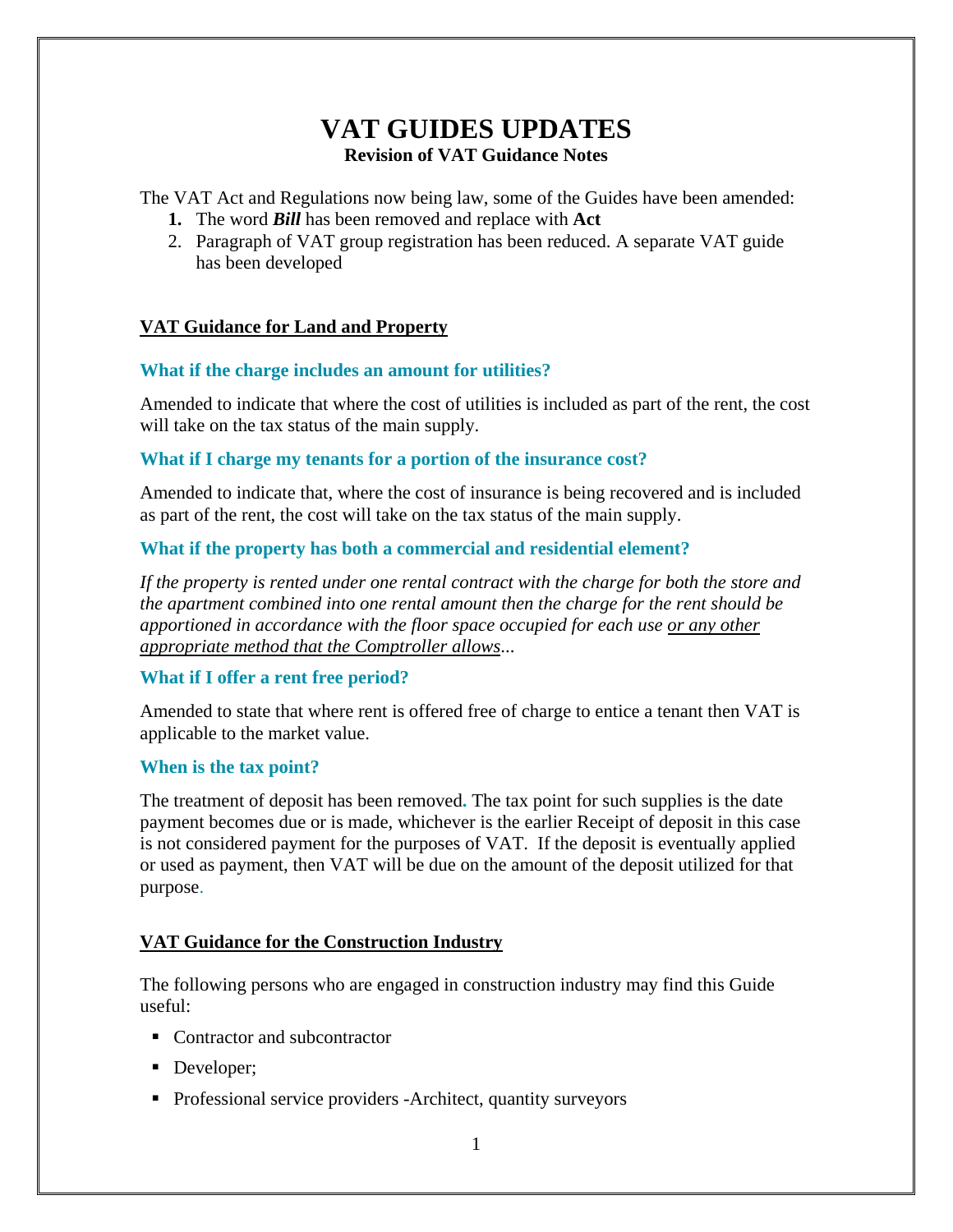■ Suppliers of construction goods

### **Are construction services subject to VAT?**

Construction services are subject to VAT. The sale of a building, structure with the exception of a dwelling is also subject to VAT. There is no VAT charged on the sale or rental of dwelling, as the Act exempts these transactions from VAT.

However, if you construct and sell the said property, this is treated as a supply of goods and not a supply of services.

### **What if I am both the contracto**r **and the developer?**

 *For the purposes of this Guide a developer is a person who constructs and sells developed properties. This includes property developed for rental/lease and is own by the developer.*

### **What if I am a subcontractor?**

A subcontractor is a contractor who has been hired by the primary contractor to provide construction services on his behalf.

Any construction service you provide to the primary contractor is subject to VAT

Subcontractors are sometimes engaged to carry out the following construction services:

- the installation in any building or structure of systems of heating, lighting, ventilation, power supply, drainage, sanitation, water supply, fire protection, air conditioning, elevators or escalators;
- the internal cleaning of buildings and structures so far as carried out in the course of their construction, alteration, extension, repair or restoration;
- painting the internal or external surface of any building or structure
- operations which form an integral part of, or are preparatory to, or are for rendering complete, such construction operations, including site clearance, earth moving, excavation, tunnelling or boring laying of foundations, erections of scaffolding, site restoration, landscaping and the provision of roadways and other access works;

Please note all the above services are subject to VAT whether they are provided by a contractor or subcontractor

### **Architects, surveyors, consultants and supervisors**

**The supply of architectural, surveying, consultancy and supervisory services is a taxable supply subject to VAT at the standard rate.**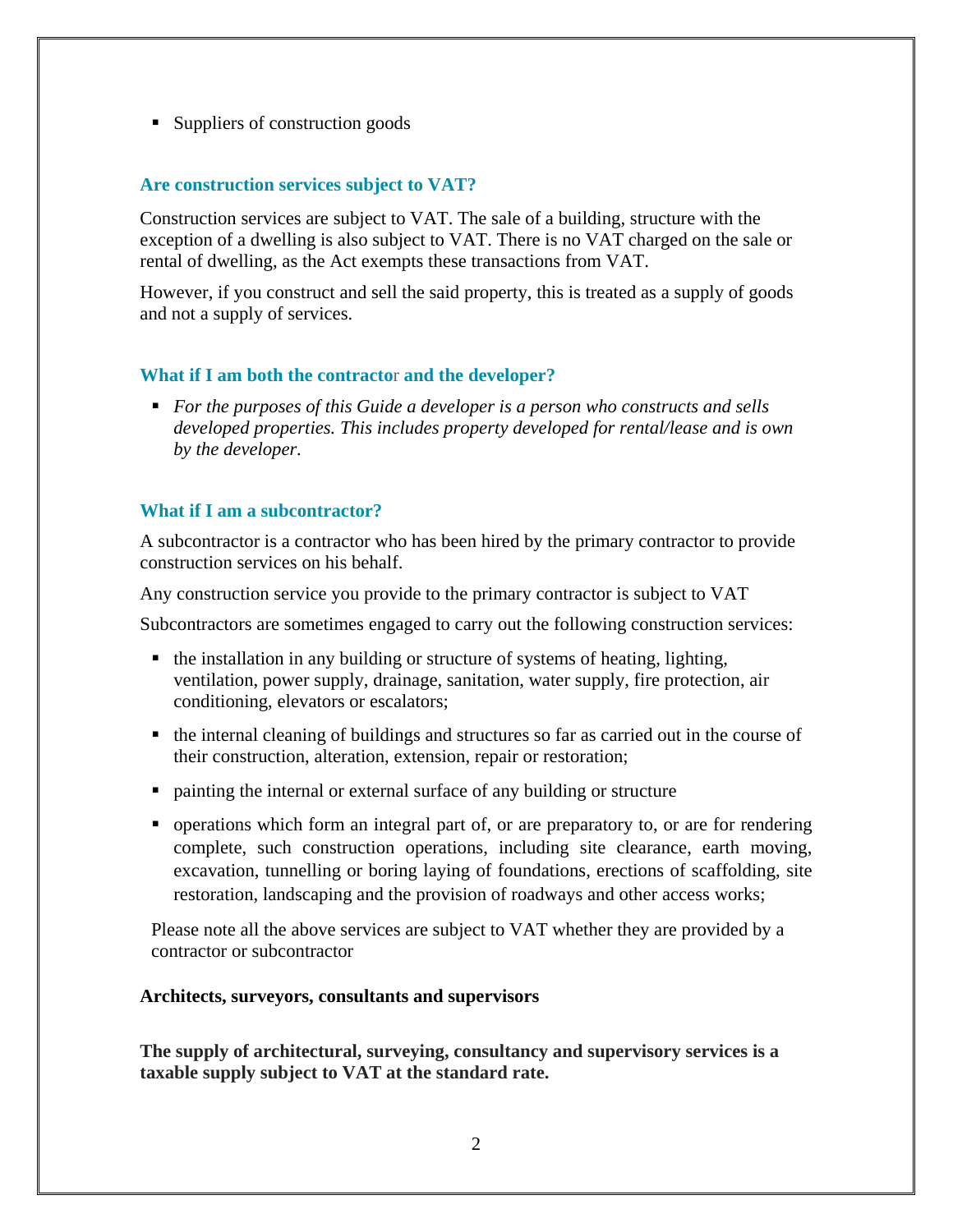# **Goods on hire**

Sometimes contractors asked persons to supply certain goods on hire**.**

The provision of these hired goods is subject to VAT at the standard rate. Examples include the hire of:

- plant and machinery
- scaffolding, formwork
- security fencing,
- mobile offices:
- portable toilets and washrooms

# **VAT Guidance on Transitional Arrangements**

# **Pricing**

A registrant offering goods for retail sale must show the price on the goods inclusive of VAT and, where VAT is charged on such goods, show the amount of VAT charged in a VAT sales receipt or VAT invoice issued to the purchaser.

Where a registrant retailer is unable to comply with the pricing requirements, the retailer will not be penalized during the first two months, if he does any of the following:

- a) displays visible signage that the VAT will be added as an additional amount to the quoted or affixed price of the specified goods;
- b) displays a sticker or sign of the VAT inclusive price immediately adjacent to the goods offered for sale; or
- c) provides leaflets or other printed materials which give a listing of VAT inclusive prices.

# **VAT Invoice/Sales Receipt**

With respect to registrants who provides domestic financial services, and who are unable to meet the requirements relating to VAT invoice and VAT sales receipt, they will be given additional time to meet such requirement. However, in the meantime, they should make available to their customers, a list indicating their fees which should be tax inclusive.

# **Input tax credit for Insurance Companies**

Registrants who will supply insurance services that will become taxable July 1, 2015, may be allowed to claim input tax credit paid, in respect of those services. The rules will be set out in a VAT Rule.

# **Deposit on returnable container**

A deposit made on a returnable container and paid to the person returning the container after the coming into force of the Act is eligible for an input tax deduction where such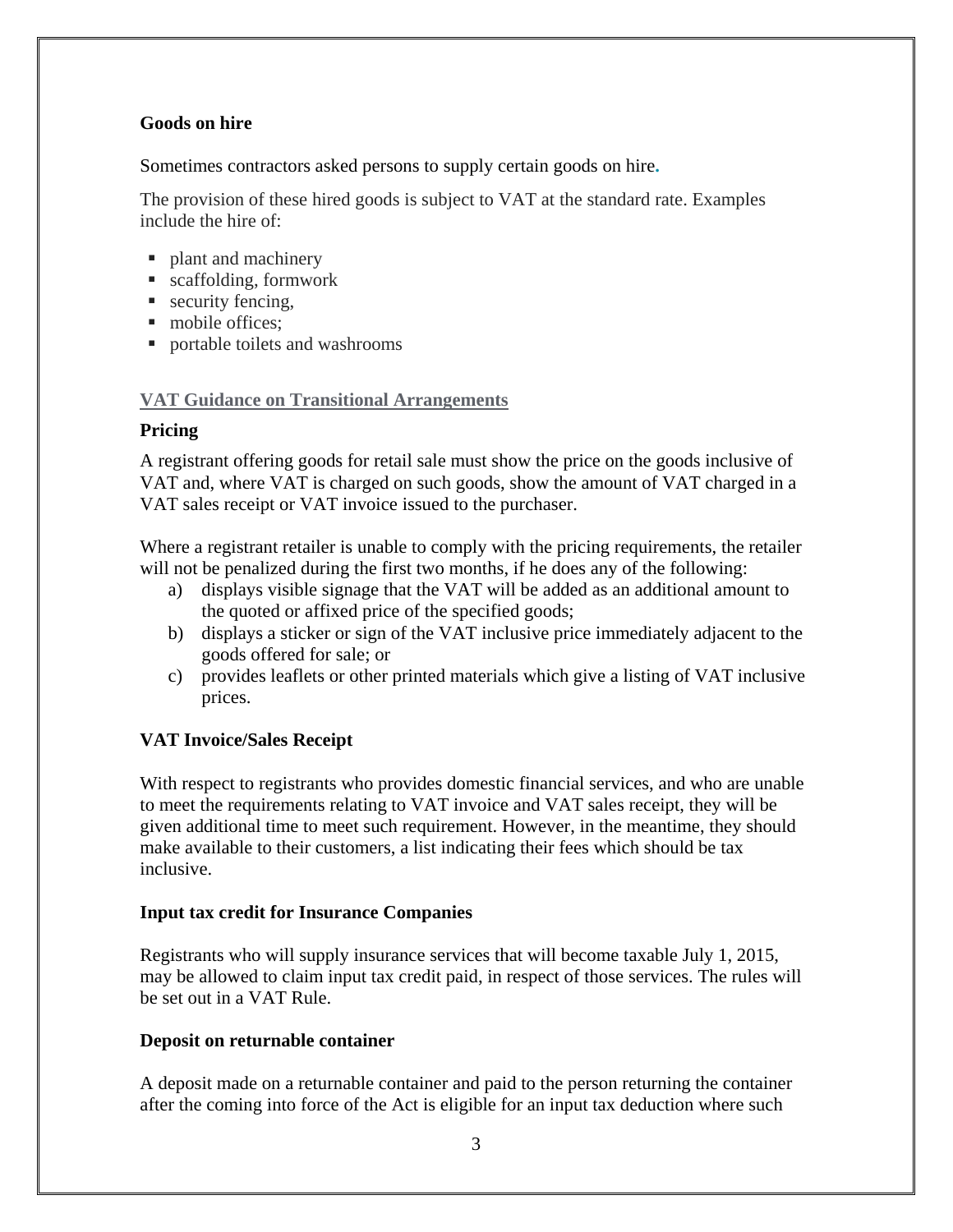payment is supported by such documentation as the Comptroller may require. (to indicate such document)

### **VAT Guidance on Holiday accommodations**

For supplies of holiday accommodation that commence before January 1 2015 and ends after January 1, 2015 VAT is only applied on the portion of the accommodation beginning January 1, 2015. For example, a guest who checks in on December 24 2014 and checks out on January 15, 2015, will be charged VAT on 14days only i.e. January 1 to 14, 2015.

In respect of the treatment of pre-booked groups and businesses, made before September 1 2014, where hotel packages have already been paid for or secured by deposit prior to January 1, 2015, the supply will be deemed to have already been made. These will be exempt from VAT. As such, these will remain liable to hotel room tax at the 10 percent rate in force at time of payment. Services not included in the pre-booked package, will be subject to VAT at the standard rate. On a reporting basis, hotels are required to identify these as exempt supplies. A listing of these exempt sales had to be reported to the VAT Comptroller prior to October 1, 2014 with monthly updates of cancellations or adjustments against the pre-bookings.

Any contract executed after August 31, 2014 will be presumed to have made provision for VAT for accommodations commencing on or after January 1, 2015.

Any reservations not secured by August 31, 2014, for services delivered on or after January 1, 2015 will be considered under the general transitional provisions for VAT.

As part of the transitional provisions providers of accommodations are now also allowed to begin charging VAT in pace of the room tax on packages being booked for 2015.

### **Taxable value of your accommodations supply**

The general rule is that tax should be applied to the total amount you have charged your guests for any taxable goods or services you have supplied or will supply. This includes an amount charged for compulsory service charge. However, VAT will not be charged on any gratuity collected from guests on behalf of your staff.

Tax is to be applied to all other incidental charges such as energy charge, levy, laundry, telephone. The provision of meals, snacks, drinks are also subject to VAT.

The supply of free meals to staff will not be treated as a taxable supply, therefore no tax is chargeable. Also, where a staff member is required to stay on property in connection with his/her duty and a room is provided, no tax is chargeable. Complimentary rooms are subject to tax at the going rate, but are not subject to VAT when these are contributions to recognized charities. The following example demonstrates how to calculate the value on which VAT is charged for hotel or holiday accommodation:-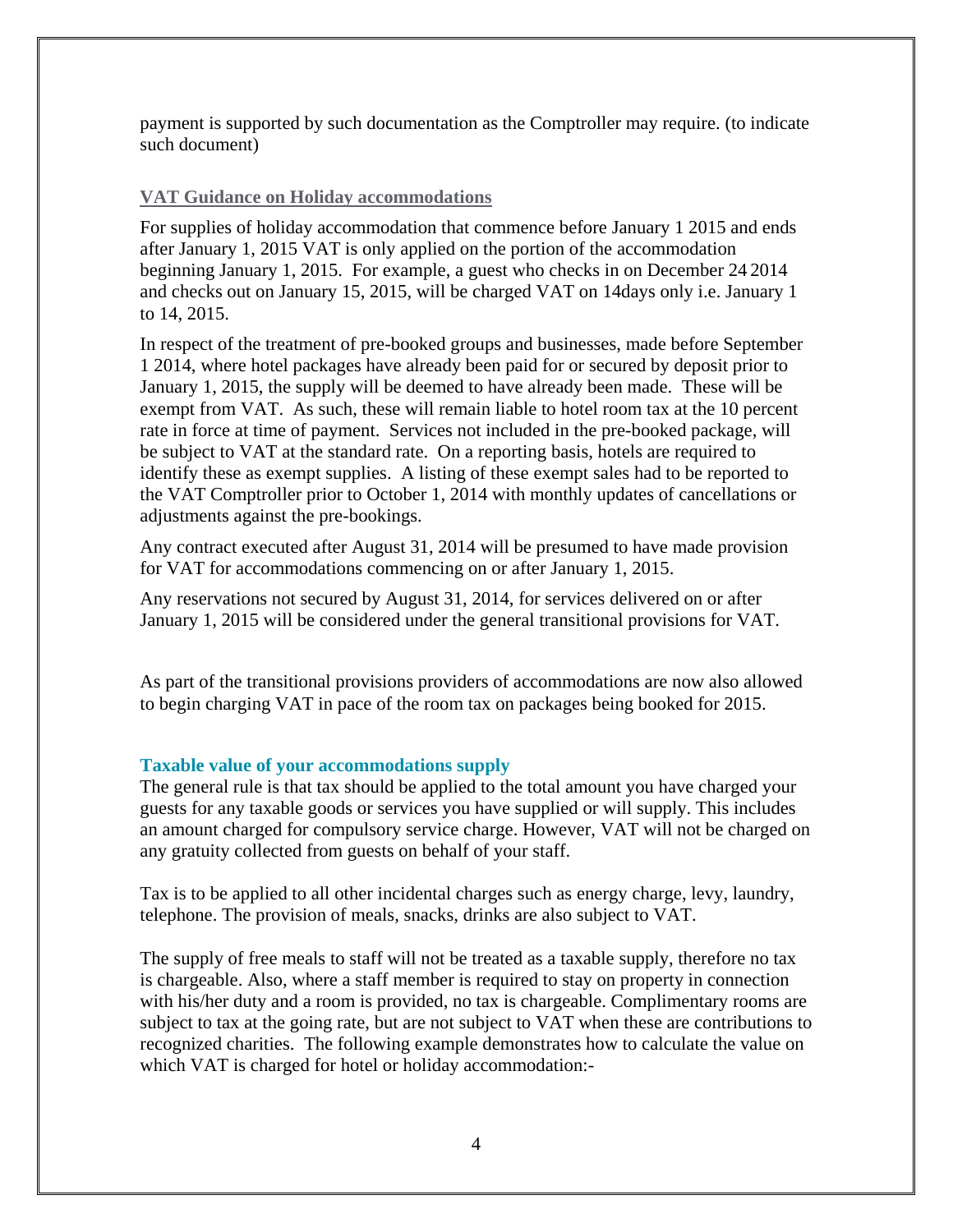| <b>Charges</b>       |        |
|----------------------|--------|
| Accommodation        | 200.00 |
| Levy $(10\%)$        | 20.00  |
| Energy               | 12.00  |
| Service charge (10%) | 20.00  |
| <b>Sub-total</b>     | 252.00 |
| VAT @ 7.5%           | 18.90  |
| <b>Total charges</b> | 270.90 |
| Gratuity (5%)        | 10.00  |
| <b>Total invoice</b> | 280.90 |

For the purpose of the above, VAT is applied on all charges except the gratuity (which is a percentage of accommodation only) paid to the staff.

The period to claim a refund was shortened from 3 months in which the credits arise to carrying forward the VAT one period and if there are any excesses you should submit an application for a refund.

The section entitled "What if I buy goods or services from suppliers that are situated outside The Bahamas and "What is VAT grouping?" were deleted.

#### **VAT Guidance on the Hawksbill Creek Agreement**

VAT on importation is applicable to consumable stores unless the items are exempt from VAT or importation by a licensee with permission to operate an open bonded warehouse.

With reference to the payment of VAT the clarification that for retailers who have an open bonded warehouse agreement with Customs the same agreement will be extend to VAT and so VAT will be due on the item and payable at the same time the duty on the item is paid. In addition, provided the goods other than consumable stores are to be used in your business activity under the terms of your license, you can import them exempt of VAT.

Items sold to a Port licensee once they have been removed from a bonded warehouse or imported must have the Port licensee's Tax Identification number in addition to the other requirements listed in the guides on a purchase order as evidence that the sale of the goods is not subject to VAT. The same applies to the VAT treatment of goods manufactured or assembled.

If the goods were supplied by a person within The Bahamas, are new and unused and were originally imported then the Port licensee can claim a refund of the VAT that was paid at the time of importation.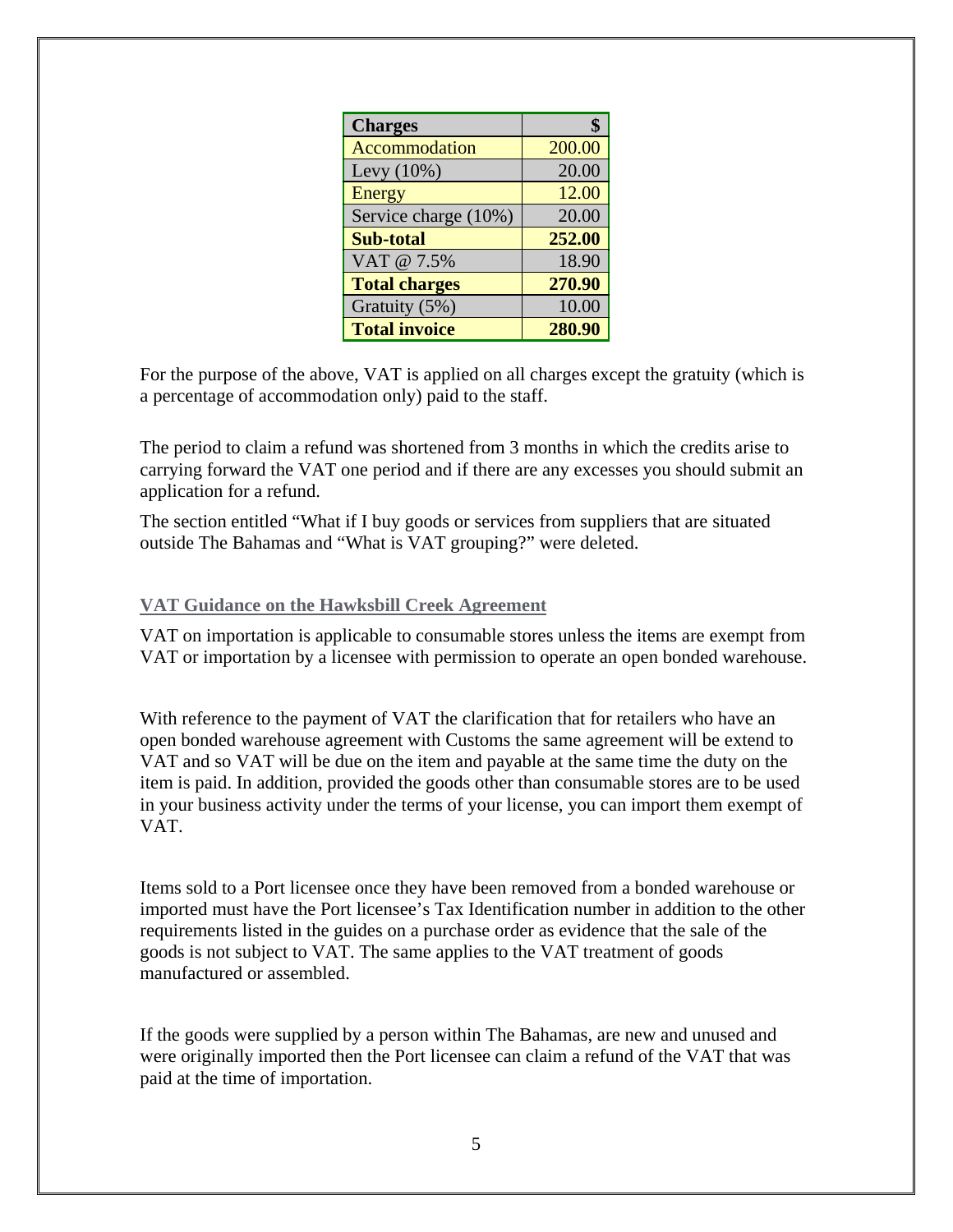The amended guide now indicates that Port Licenses who are VAT registrants can claim input credits as opposed to refunds, when either VAT was improperly charged to them by another licensee or if the recovery related to import VAT on goods purchased from elsewhere in the Bahamas.

The revisions also clarify that if a **licensee** provides goods or services to a Port Licensee, the recipient must be treated the same as any other customer. They recipient must be charged VAT unless they provide a purchase order with the Port licensee's license number and TIN on it and a declaration that the goods will be used in the Port licensee's business.

#### **VAT Guidance on Motor Vehicles**

The VAT Comptroller will take a less restrictive approach on which VAT charges on passenger vehicles will be allowed as input tax deductions. As long as the vehicle is used exclusively as an input to the operations of the business VAT credits will be permitted, subject to the normal apportionment rules. If the vehicles are put exclusively or in part to personal use deductions will not be allowed. For example if a car is used to deliver supplies to customers during the day hours, and is provided for the employer and owner personal use after hours, input VAT will not be allowed either in respect of the acquisition or maintenance of the vehicle.

A sections is being added to address payments **of compensation by insurers**. If a vehicle is a writeoff and the vehicle owner receives compensation from an insurer this is not a supply by owner to the insurer for VAT purposes even though the ownership of the written-off vehicle passes to the insurer. If vehicle repair services are provided in respect of an insurance claim the services will be subject to VAT. Although service provider (presumably the mechanic) may invoice and receive payment from the insurance provider the service would be considered supplied to the car owner.

#### **Sale of vehicles acquired by an insurance company**

The VAT treatment of the sale of a vehicle acquired by an insurance company (for example, a vehicle that has been written off) for scrap, parts or repair will only be subject to VAT if it is a commercial vehicle and the insured party has reclaimed the VAT incurred at the time of purchase.

For trade-ins against new car purchases it is clarified that a non-VAT registrant customer must pay the VAT on the total value of the new car and cannot charge the car company VAT on the old car that they are trading in.

#### **Guidance on Group Registration**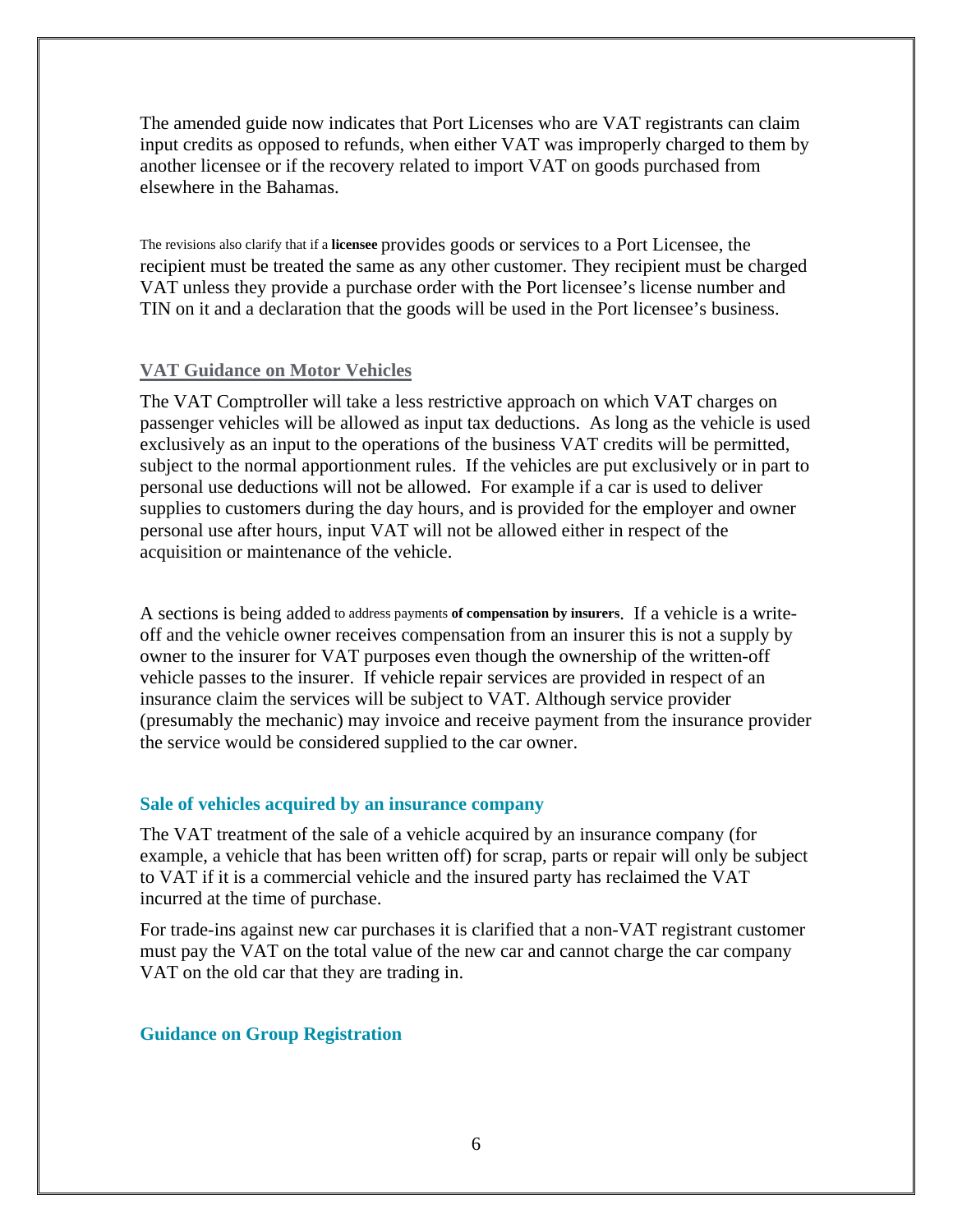Where several entities have common ownership they can apply for group registration. If approval is granted by the Comptroller, only one entity will be required to file VAT returns. Transactions between these entities will not attract VAT.

Each business entity must be conducting or in the course of conducting a taxable activity and registered separately with individual TIN. The group must decide which business will be the representative member. The business that is the representative will be the member responsible for completing and rendering the single return on behalf of the group and this business TIN will be used for this purpose. However, each business will continue to use their individual TIN for external business transactions.

### **VAT Guidance for Education**

### **What about the provision of day-care and after-school care?**

In accordance with Part I section 9 of the Second Schedule of the VAT Act the provision of day-care and after-school care is exempt from VAT when provided by any institution or business. The exemption covers the charge for the day-care or after-school care, if you make a separate charge (for example for meals) you are making a separate supply of goods or services and must charge VAT as it is a separate supply. For example, Day Care X begins after school care at a cost of \$20/day from 4:00 pm - 6:00 pm., snacks not included. If the parent wants Day Care X to provide snacks an additional \$5/day is required. This additional charge will be subject to VAT once the Day Care is registered.

### **Definition of Professional and Personal Development Courses**

### *What are professional or personal development courses?*

Professional development courses are courses conducted by institutions of higher education that are required to qualify in a particular profession. For example a chartered accountant may be required to complete several courses to be certified. Personal Development courses are done to enhance skills in a particular field. It may not be mandatory to complete such a course but an individual may pursue such a course as it allows them to better perform in a particular role--for example, a computer literacy course or a course in events management.

# **VAT Guidance on Finance and Insurance Services**

### **How do you determine residency status?**

As a rule, once financial services and products are being offered behind the Exchange Control firewall to persons considered or designated as non-resident, these are zero-rated. These however must still meet the test that the benefit or use of the service occurs outside the Bahamas. The VAT comptroller will recognize the benefit or use is external to the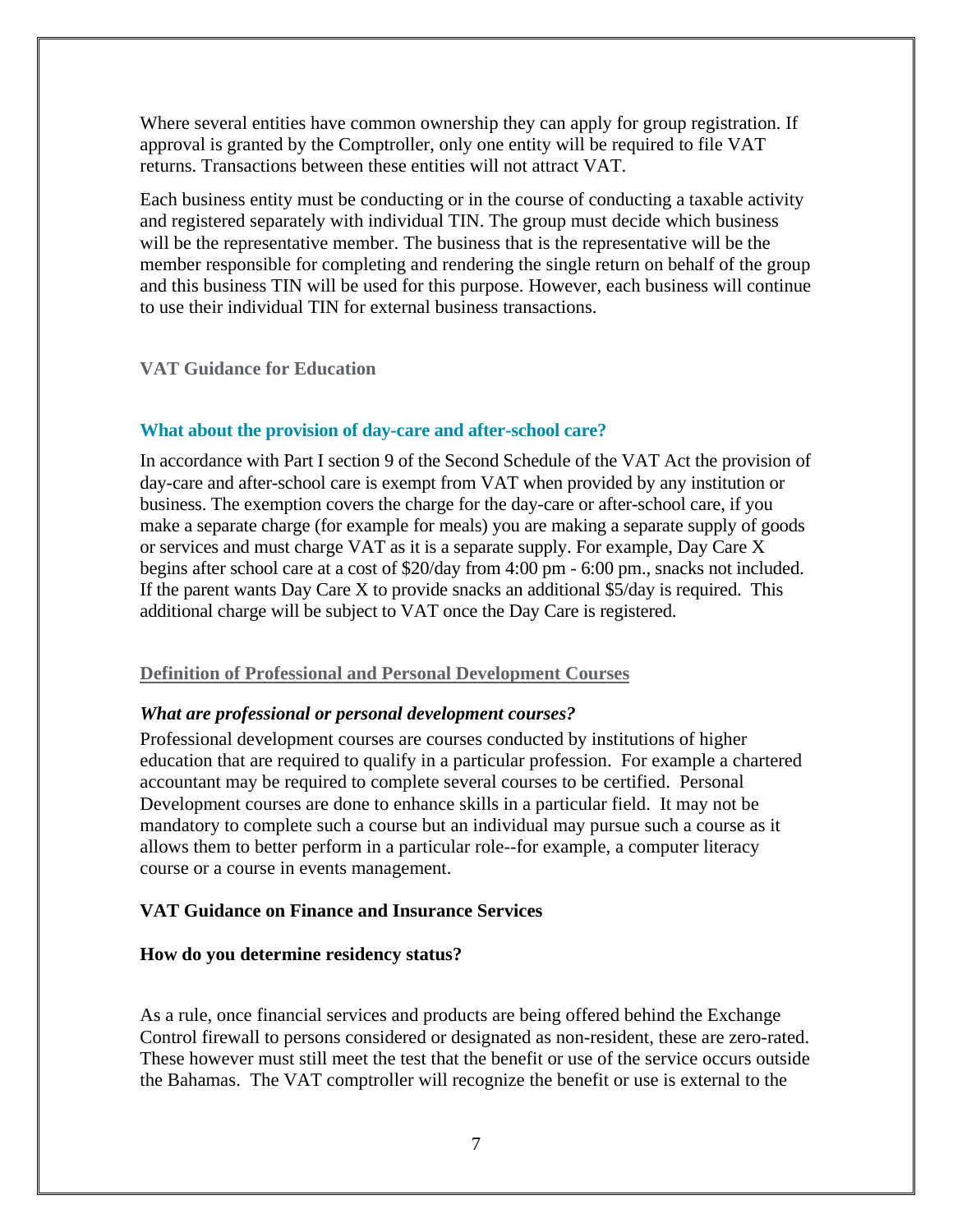Bahamas once access to these financial services related supplies are governed by the Exchange Control Regulations.

Non-residents are for the most part persons who are who are not citizens of The Bahamas and who reside outside The Bahamas. Similarly firms and vehicles fall into the nonresident categories when they are physically located or domicile outside The Bahamas. That said, non-residency also applies in respect of access in many cases to international or "offshore" financial products for entities and individuals that reside in The Bahamas. This group includes banks and trust companies, mutual funds administrators and nonnationals who are holders of residency permits. Beneficial ownership, board composition is also not sufficient to determine whether a company is considered resident or not. Residency is also based on Exchange Control designation.

One test of whether an entity or individual is being treated as a non-resident is if they need official approval to conduct business in Bahamian dollars. A test of whether an entity or individual is resident is whether they require authorization to access financial products in foreign currency. If a corporate entity is licensed or authorized to do business in The Bahamas i.e. earn Bahamian dollar revenue, this puts them in the category of resident.

In the case of IBCs these are all vehicles used to conduct business outside The Bahamas, even though the vehicles may be wholly owned by Bahamians. Where the IBC has a physical presence in The Bahamas (offices and employees), it would be expected to register for VAT once they meet the registration criteria. This will allow the firm to file for input tax credits on zero-rated supplies.

#### **Treatment of claims paid by insurance companies**

Where Insurance Company pays a claim to an insured, who is VAT registered, for supplies that would have been taxable at the standard rate, the amount paid is deemed to be VAT inclusive. For example if a business' inventory was destroyed by fire and the business was compensated by the Insurance Company for the loss, the business is required to report output VAT on the amount received from the Insurance.

In cases where an insurance company pays a claim to regular individual for an amount that would have been previously paid to a supplier (eg. a registered doctor), the claim amount is deemed to include VAT and the amount is based on the contractual arrangement between the insurance company and the insured.

#### **Apportionment of VAT**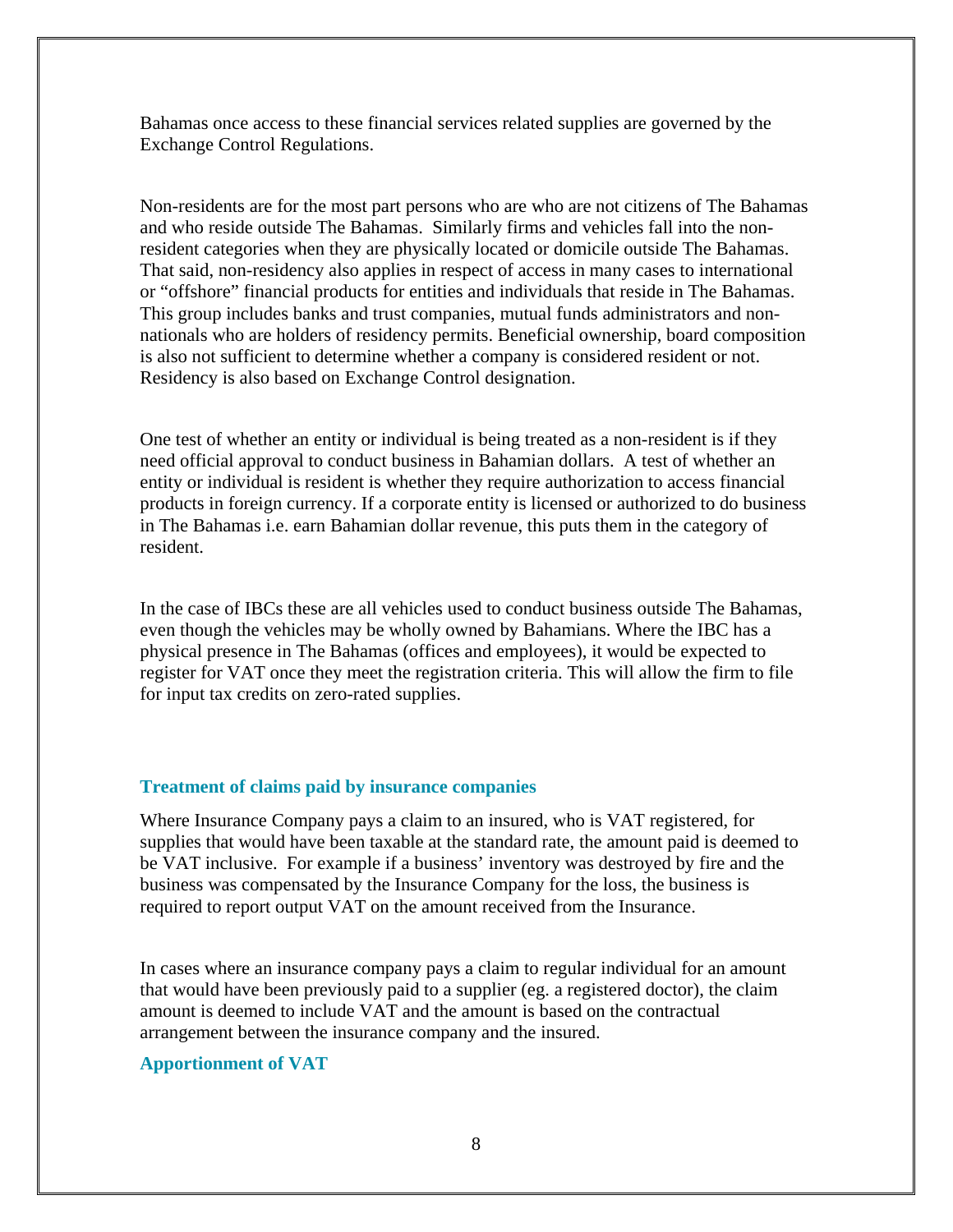The Apportionment formula indicated in the legislation is not applicable to Banks and other Financial Institutions whose core business activity is the provision of financial services. Such institutions however, can only claim input tax that can be directly allocable to their taxable activity.

Businesses whose core operation is dealing in taxable goods and services but conduct financial services ancillary to their core activity, can apply the de minimis rule , in the event that in a particular tax period 90% or more of their taxable supply is derived from rendering financial services.

Please note that the de minimis rule is a rule applicable to businesses involved in mixed activity (both taxable and exempt) and are not be able to claim all input tax that it incurs.. It therefore allows the business to determine the ratio of taxable supplies to total supplies and claim input tax based of the ratio. Input tax that can be directly allocable to taxable supplies can be claimed in full and input tax that can be directly allocable to exempt supplies only cannot be claimed. It further allows the business to claim all input tax incurred if the ratio is 90% or above whereas no input tax can be claimed if the ratio is 10% or below.

#### **Professional Services**

#### **Licences, subscription and membership fees paid by professionals**

Most professional associations or bodies collect an annual licence and subscription/membership fee from their membership. Once the clubs are not of a recreational nature the levies may not be VATable, in particular when they are regulated by statute.

#### **Guidance on Medical and Healthcare Services**

#### **What is the VAT treatment of medical products and drugs?**

The supply of a good incidental to the supply of a service is a supply of service. It therefore follows that the provision of medical products and drugs provided as part of medical treatment in a public health care facility to a "public patient" such as incontinence products, medicines bandages and syringes are exempt from VAT as the entire supply is treated as a supply of service

Where a professional provides medical services eg. medical doctor, dentist, etc. pays a licence or statutory fee to a regulatory body like the Medical Association, such licence will be exempt from VAT.